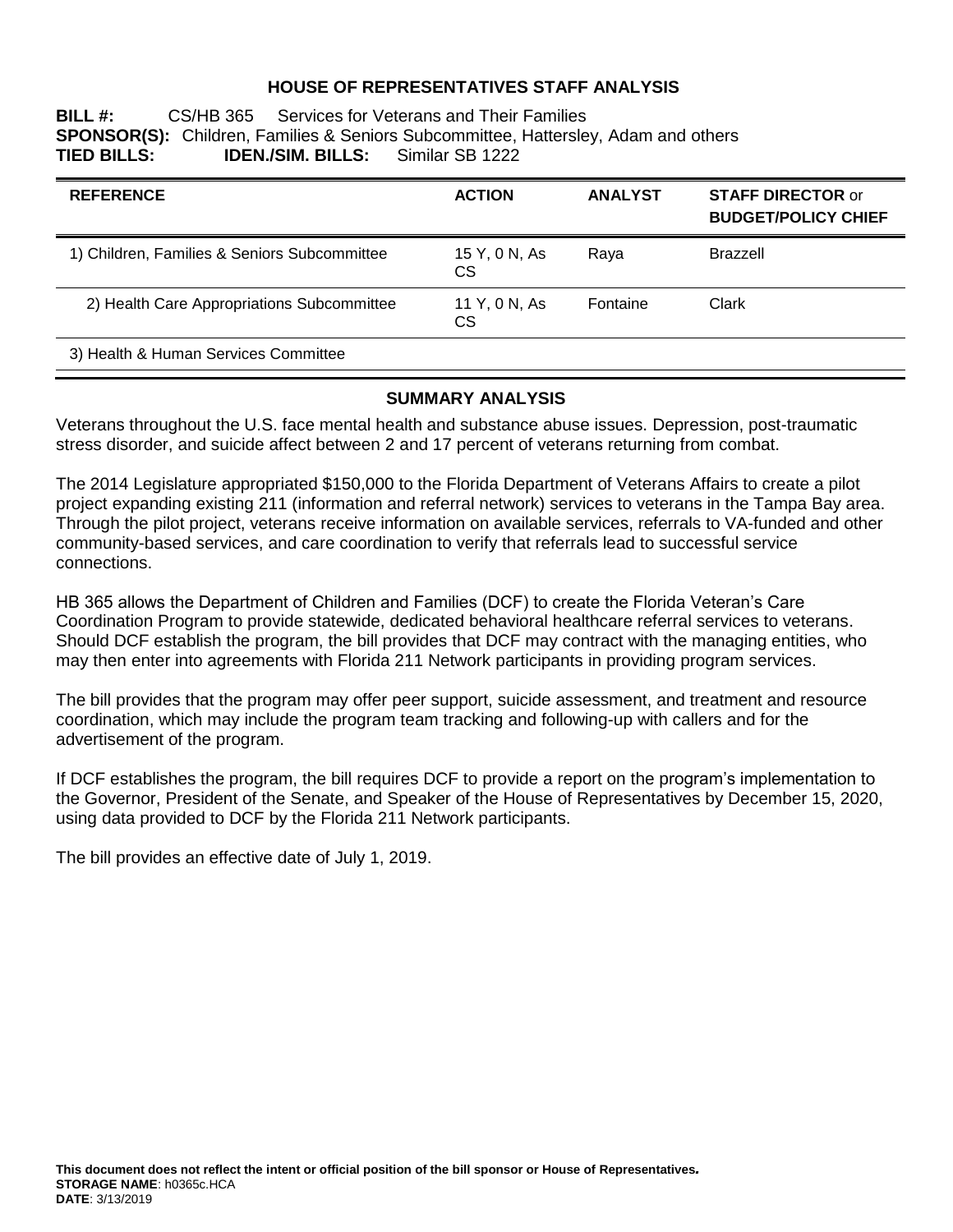# **FULL ANALYSIS**

# **I. SUBSTANTIVE ANALYSIS**

# A. EFFECT OF PROPOSED CHANGES:

#### Depression and Suicide Among Veterans

Veterans throughout the U.S. face mental health and substance abuse issues. According to a 2008 study, between 5 and 15 percent of veterans who served in Iraq and Afghanistan returned with posttraumatic stress disorder (PTSD), and an additional 2 to 14 percent returned with major depression.<sup>1</sup> PTSD attributed to combat has affected between 2 and 17 percent of all U.S. military veterans since the Vietnam War.<sup>2</sup> In 2018, the U.S. Department of Veterans Affairs (VA) released a report detailing veteran deaths from suicide from 2005 to 2016.<sup>3</sup> Each year from 2008 to 2016, there were more than 6,000 veteran suicides. $4$  In the year 2016, the suicide rate was 1.5 times greater for veteran adults compared to non-veteran adults.<sup>5</sup> In response to these trends, the federal government, through the VA, has established programs to connect veterans to mental health services.



Percent of Suicides that Involve Veterans by State (2012)<sup>6</sup>

 $\overline{a}$  $^{\rm 1}$  Invisible Wounds of War: Psychological and Cognitive Injuries, Their Consequences, and Services to Assist RECOVERY, at 433 (Terri Tanielian and Lisa H. Jaycox, Eds,) (2008), *available at* 

[https://www.rand.org/content/dam/rand/pubs/monographs/2008/RAND\\_MG720.pdf,](https://www.rand.org/content/dam/rand/pubs/monographs/2008/RAND_MG720.pdf) (last visited Feb. 13, 2019).<br><sup>2</sup> Lise K. Bichardean, B. Christepher Fruch, and Banald Acierna, *Provolance Entimate of Cambat Bolated PTSI* Lisa K. Richardson, B. Christopher Frueh, and Ronald Acierno, *Prevalence Estimate of Combat-Related PTSD: A Critical* Review, 44 AUSTRALIAN AND NEW ZEALAND JOURNAL OF PSYCHIATRY, at 4-19 (January 2010), *available at* <http://www.ncbi.nlm.nih.gov/pmc/articles/PMC2891773/> (last visited Feb. 13, 2019).

<sup>3</sup> *VA National Suicide Data Report 2005-2016*, 2018, DEPARTMENT OF VETERANS AFFAIRS, *available at* [https://www.mentalhealth.va.gov/docs/data-sheets/OMHSP\\_National\\_Suicide\\_Data\\_Report\\_2005-2016\\_508.pdf](https://www.mentalhealth.va.gov/docs/data-sheets/OMHSP_National_Suicide_Data_Report_2005-2016_508.pdf) (last visited Feb. 13, 2019).

 $^{4}$  Id.

 $\frac{5}{1}$ ld. 6

**STORAGE NAME**: h0365c.HCA **PAGE: 2** Janet Kemp and Robert Bossarte, *Suicide Data Report, 2012*, DEPARTMENT OF VETERANS AFFAIRS MENTAL HEALTH SERVICES SUICIDE PREVENTION PROGRAM, at 15, *available at* [http://www.va.gov/opa/docs/Suicide-Data-Report-2012](http://www.va.gov/opa/docs/Suicide-Data-Report-2012-final.pdf) [final.pdf](http://www.va.gov/opa/docs/Suicide-Data-Report-2012-final.pdf) (last visited Feb. 13, 2019).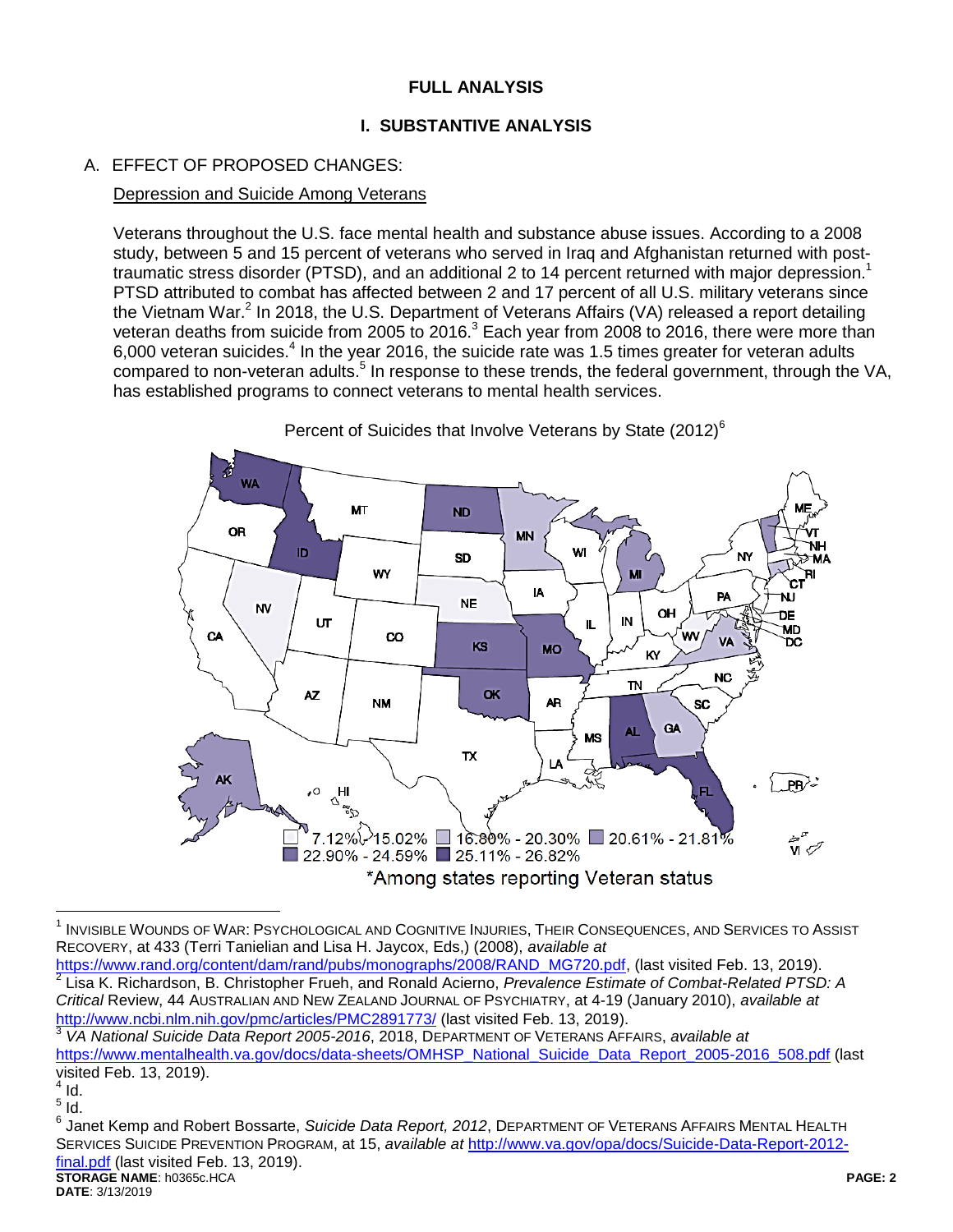### Federal Mental Health Care Services for Veterans

An individual who served in the active military, naval, or air service, and who was not dishonorably discharged, may qualify for VA health care benefits.<sup>7</sup> VA health benefits include necessary inpatient hospital care and outpatient services to promote, preserve, or restore a veteran's health. VA medical facilities provide a wide range of services, including mental health services. <sup>8</sup> The VA provides specialty inpatient and outpatient mental health services at its medical centers and community-based outpatient clinics; additionally, readjustment counseling services may be available at veteran centers across the nation.<sup>9</sup> For veterans with serious mental illness, VA offers care tailored to help with their specific diagnosis and to promote recovery. Serious mental illnesses include a variety of diagnoses (for example, schizophrenia, depression or bipolar disorder, PTSD, and substance use disorders) that result in significant problems functioning in the community.<sup>10</sup>

There is a presumptive eligibility for VA health care services for psychosis and other mental illnesses to be covered as service-connected illness when a veteran experiences them within a specified period.<sup>11</sup> This allows certain veterans who are not otherwise eligible for VA health care to receive treatment for mental illness and other directly related conditions at no cost.<sup>12</sup> The goal is to support recovery and enable veterans who experience mental health problems to live meaningful lives in their communities and to achieve their full potential.<sup>13</sup>

The VA operates seven medical centers in Florida located at Bay Pines, Miami, Tampa, West Palm Beach, Gainesville, Orlando, and Lake City.<sup>14</sup> The VA also operates outpatient clinics for health care and Vet Centers for counseling throughout Florida.

## Federal Veterans Crisis Line

The Veterans Crisis Line is a resource for veterans across the county developed by the VA to connect veterans and current service members in crisis and their families and friends with information from qualified responders through a confidential toll-free hotline, online chat, and text messaging service.<sup>15</sup>

The Veterans Crisis Line launched in 2007 as the National Veterans Suicide Prevention Hotline; over the course of the program, it has answered more than 3.5 million calls and initiated the dispatch of emergency services for callers in crisis situations about 100,000 times.<sup>16</sup> In 2009, the National Veterans Suicide Prevention Hotline added an anonymous online chat service and has engaged in more than  $413,000$  chats.<sup>17</sup>

In 2011, the "National Veterans Suicide Prevention Hotline" was re-branded as the "Veterans Crisis Line" and launched the "It's Your Call" media campaign promoting the newly-named crisis line and

<sup>8</sup> U.S. DEPARTMENT OF VETERANS AFFAIRS, *Health Benefit, Medical Benefits Package*,

 $\overline{a}$ 

<sup>7</sup> U.S. DEPARTMENT OF VETERANS AFFAIRS, *Federal Benefits for Veterans, Dependents and Survivors*, [http://www.va.gov/opa/publications/benefits\\_book/benefits\\_chap01.asp](http://www.va.gov/opa/publications/benefits_book/benefits_chap01.asp) (last visited Feb. 13, 2019).

[http://www.va.gov/HEALTHBENEFITS/access/medical\\_benefits\\_package.asp](http://www.va.gov/HEALTHBENEFITS/access/medical_benefits_package.asp) (last Feb. 13, 2019). <sup>9</sup> U.S. DEPARTMENT OF VETERANS AFFAIRS, *VA Mental Health Services*, [https://www.va.gov/health-care/health-needs](https://www.va.gov/health-care/health-needs-conditions/mental-health/)[conditions/mental-health/](https://www.va.gov/health-care/health-needs-conditions/mental-health/) (last visited Feb. 13, 2019).

<sup>10</sup> *Guide to VA Mental Health* Services, U.S. DEPARTMENT OF VETERANS AFFAIRS, at 10, *available at*  [http://www.mentalhealth.va.gov/docs/MHG\\_English.pdf](http://www.mentalhealth.va.gov/docs/MHG_English.pdf) (last visited Feb. 13, 2019).

Supra, Note 8.

 $12$  Id.  $13$   $\overline{1}$ d.

<sup>14</sup> FLORIDA DEPARTMENT OF VETERANS' AFFAIRS, *Benefits and Services: Health Care*, [http://floridavets.org/benefits](http://floridavets.org/benefits-services/health-care-2/)[services/health-care-2/](http://floridavets.org/benefits-services/health-care-2/) (last visited Feb. 13, 2019).

<sup>15</sup> VETERANS CRISIS LINE, *What to Expect*, [https://www.veteranscrisisline.net/about/what-to-expec](https://www.veteranscrisisline.net/about/what-to-expect)*t* (last visited Feb. 13, 2019).

<sup>&</sup>lt;sup>16</sup> VETERANS CRISIS LINE, *What It Is*,<https://www.veteranscrisisline.net/about/what-is-vcl> (last visited Feb.13, 2019).  $17$  Id.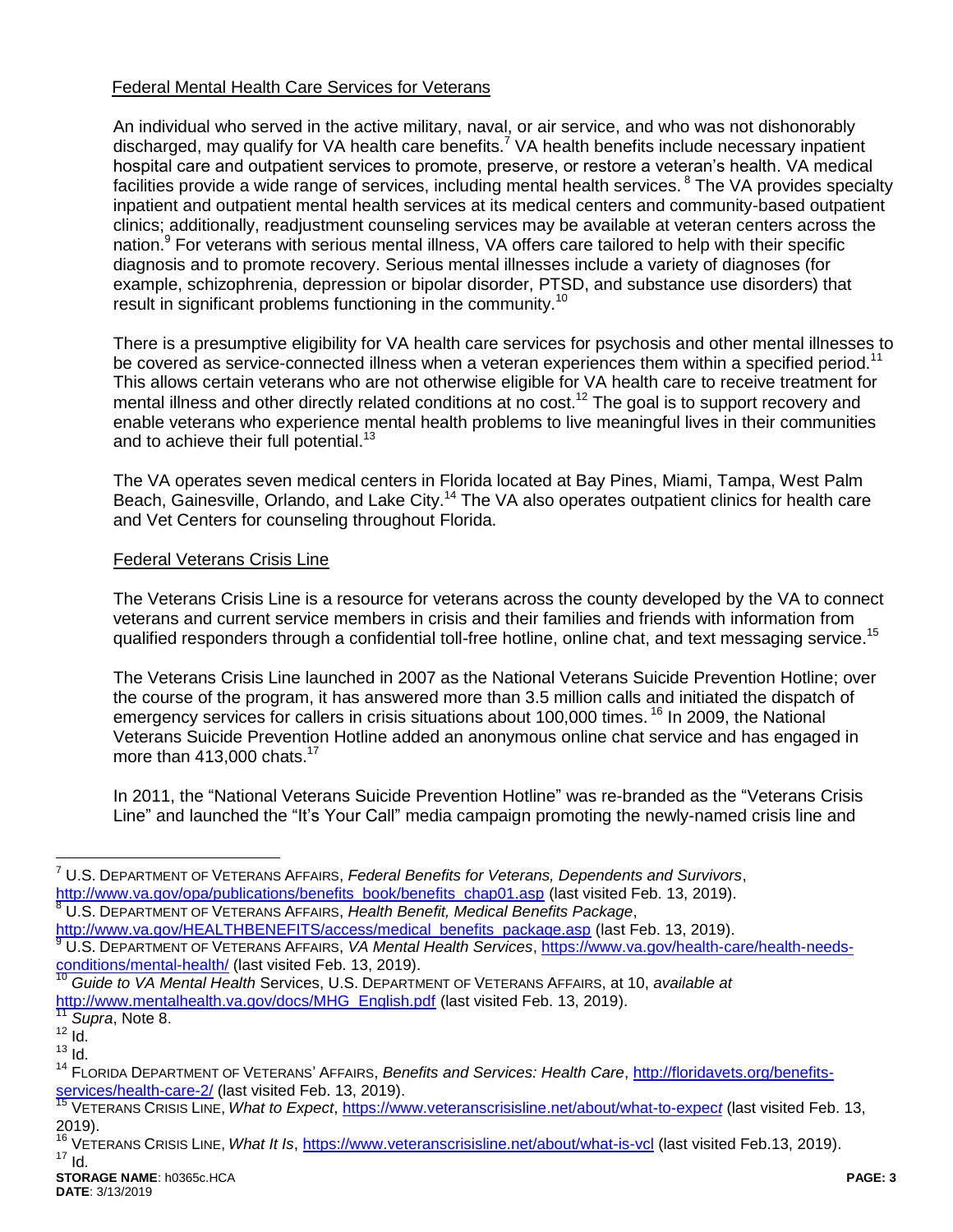marketing it to both veterans and their family and friends.<sup>18</sup> Also in 2011, the Veterans Crisis Line introduced a text-messaging service to provide another way for veterans to connect with confidential, round-the-clock support, and since then has responded to nearly 98,000 texts.<sup>19</sup>



Following the "It's Your Call" media campaign, there was a spike in calls to the Veterans Crisis Line. Over the span of the program the number of repeat callers has steadily increased, either reflecting a change in the type of help individuals are seeking or the expanding role the Veterans Crisis Line is playing in the provision of mental health care for veterans.<sup>21</sup>

## Federal Caregiver Support Line

In 2011, the VA launched the Caregiver Support Line.<sup>22</sup> This free resource allows caregivers of veterans to speak with licensed professionals about how to access services and benefits available through the VA. Caregivers can also connect to a local Caregiver Support Coordinator who provides support and information on accessing local resources.<sup>23</sup>

# Florida Department of Veterans' Affairs

Florida has the nation's third largest veteran population with more than 1.5 million veterans, 789,717 of which are 65 years of age and over.<sup>24</sup> After accounting for age differences, the veteran suicide rate in Florida is not significantly different from the national veteran suicide rate.<sup>25</sup> However, the veteran suicide rate in Florida is significantly higher than the national suicide rate.<sup>26</sup>

 $\overline{a}$ <sup>18</sup> *Supra*, Note 6 at 35.

<sup>19</sup> *Supra*, Note 16.

<sup>20</sup> *Supra*, Note 6 at 35.

 $21$  Id.

<sup>22</sup> U.S. DEPARTMENT OF VETERANS AFFAIRS*, New VA Support Line Provides Important Assistance to Caregivers*, Feb. 8, 2011,<https://www.va.gov/opa/pressrel/pressrelease.cfm?id=2047> (last visited Feb. 13, 2019).

<sup>23</sup> U.S. DEPARTMENT OF VETERANS AFFAIRS, *VA Caregiver Support*, [https://www.caregiver.va.gov/help\\_landing.asp](https://www.caregiver.va.gov/help_landing.asp) (last visited Feb. 13, 2019).

<sup>24</sup> FLORIDA DEPARTMENT OF VETERANS' AFFAIRS, *Our Veterans: Fast Facts*, [http://floridavets.org/our-veterans/profilefast-](http://floridavets.org/our-veterans/profilefast-facts/) $\frac{\text{facts}}{\text{25}}$  (last visited Feb. 13, 2019).

<sup>25</sup> U.S. DEPARTMENT OF VETERANS AFFAIRS, *Florida Veteran Suicide Data Sheet 2016*, *available at*

[https://www.mentalhealth.va.gov/docs/data-sheets/2016/Florida\\_2016.pdf](https://www.mentalhealth.va.gov/docs/data-sheets/2016/Florida_2016.pdf) (last visited Feb. 13, 2019).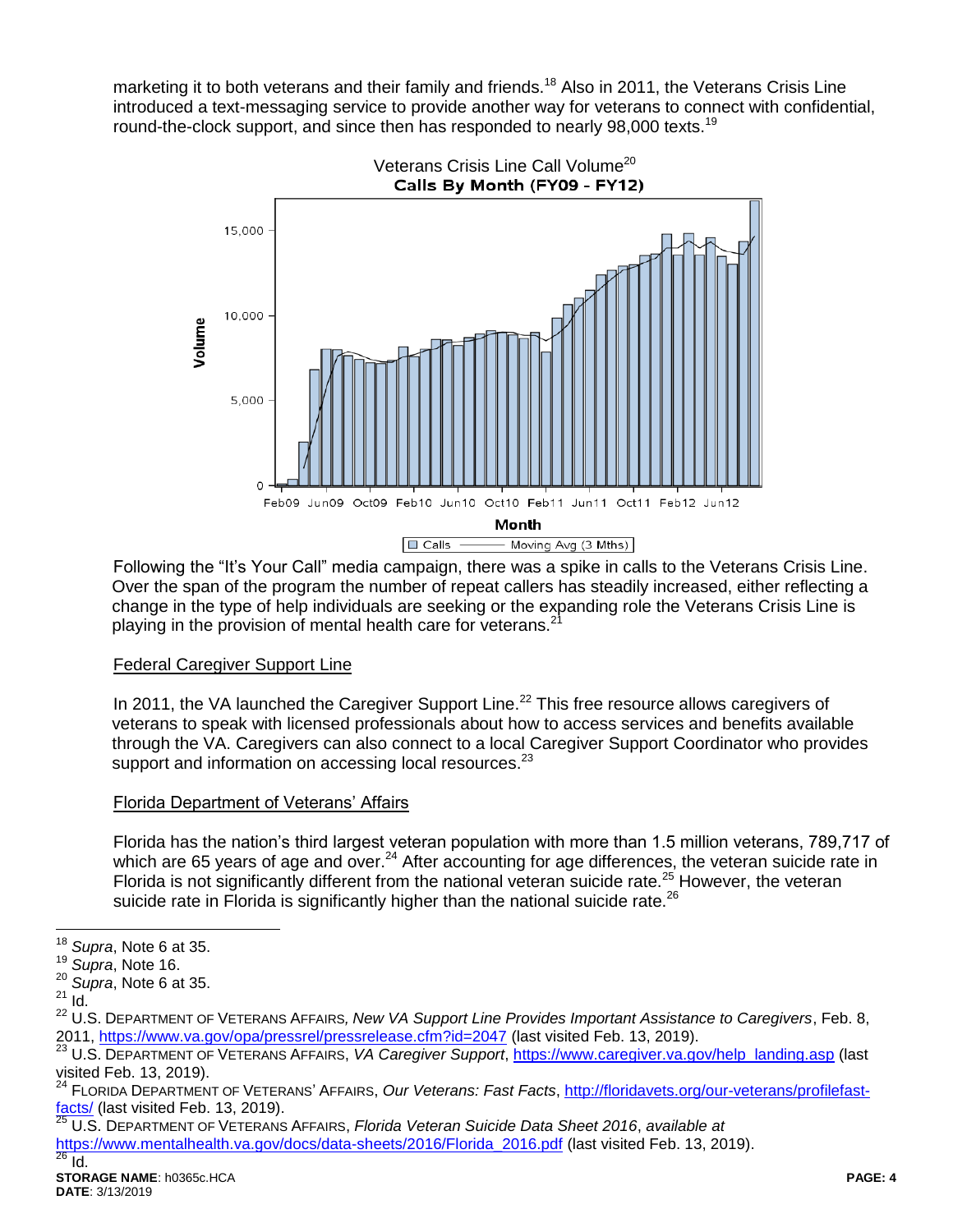In 1988, Florida citizens endorsed a constitutional amendment to create the Florida Department of Veterans' Affairs (the Florida VA) as a separate agency charged with providing advocacy and representation for Florida's veterans and to intercede on their behalf with the U.S. Department of Veterans Affairs.<sup>27</sup> The Florida VA is the state agency that has statutory authority and responsibility for the provision of assistance to all former, present, and future members of the armed forces. Section 292.05(7), F.S., gives the Florida VA the authority and responsibility to apply for and administer any federal programs and develop and coordinate such state programs as may be beneficial to the particular interests of the veterans of this state. The Florida VA helps veterans gain access to federal benefits, including federally funded medical care, to improve their quality of life.

To receive benefits through the Florida VA as a wartime veteran, a veteran must have served in a campaign or expedition for which a campaign badge has been authorized or during a specified period of wartime service.<sup>28</sup> The qualifying periods of wartime service include the Second World War, the Korean War, the Vietnam War, the Persian Gulf War, Operation Enduring Freedom, and Operation Iraqi Freedom. 29

## Florida 211 Network

Section 408.918, F.S., establishes the Florida 211 Network, authorizing the planning, development, and implementation of a statewide network to serve as the single point of coordination for information and referral for health and human services.

A 211 network is a telephone-based service offered by nonprofit and public agencies throughout Florida and the United States that provides free and confidential information and referral services 24 hours a day, 7 days a week. The network helps callers identify and connect with health and human service programs that can meet a variety of needs, including food, housing, employment, health care, crisis counseling and more. <sup>30</sup> In Florida, services are available statewide through any cell phone provider as well as through landlines in all 67 counties by dialing 2-1-1.<sup>31</sup> In order to participate in the Florida 211 Network, a 211 provider must be fully accredited by the National Alliance of Information and Referral Services or have received approval to operate, pending accreditation, from its affiliate, the Florida Alliance of Information and Referral Services.<sup>32</sup> There are a total of fourteen Florida 211 Network certified providers.<sup>33</sup>

 $\overline{a}$ 

**STORAGE NAME**: h0365c.HCA **PAGE: 5** <sup>33</sup> FLORIDA ALLIANCE OF INFORMATION AND REFERRAL SERVICES, *Map of 2-1-1 Centers*, *available at* <http://www.flairs.org/map-of-certified-2-1-1-centers/> (last visited Feb. 13, 2019).

**DATE**: 3/13/2019

<sup>27</sup> FLORIDA DEPARTMENT OF VETERANS' AFFAIRS, *About Us*,<http://floridavets.org/about-us/> (last visited Feb. 13, 2019).  $^{28}$  s. 1.01(14), F.S.

<sup>29</sup> Id.

<sup>&</sup>lt;sup>30</sup> FLORIDA 2-1-1 ASSOCIATION,<http://www.my211florida.org/> (last visited Feb. 13, 2019).

 $31$  Id.

 $32$  s. 408.918(2), F.S.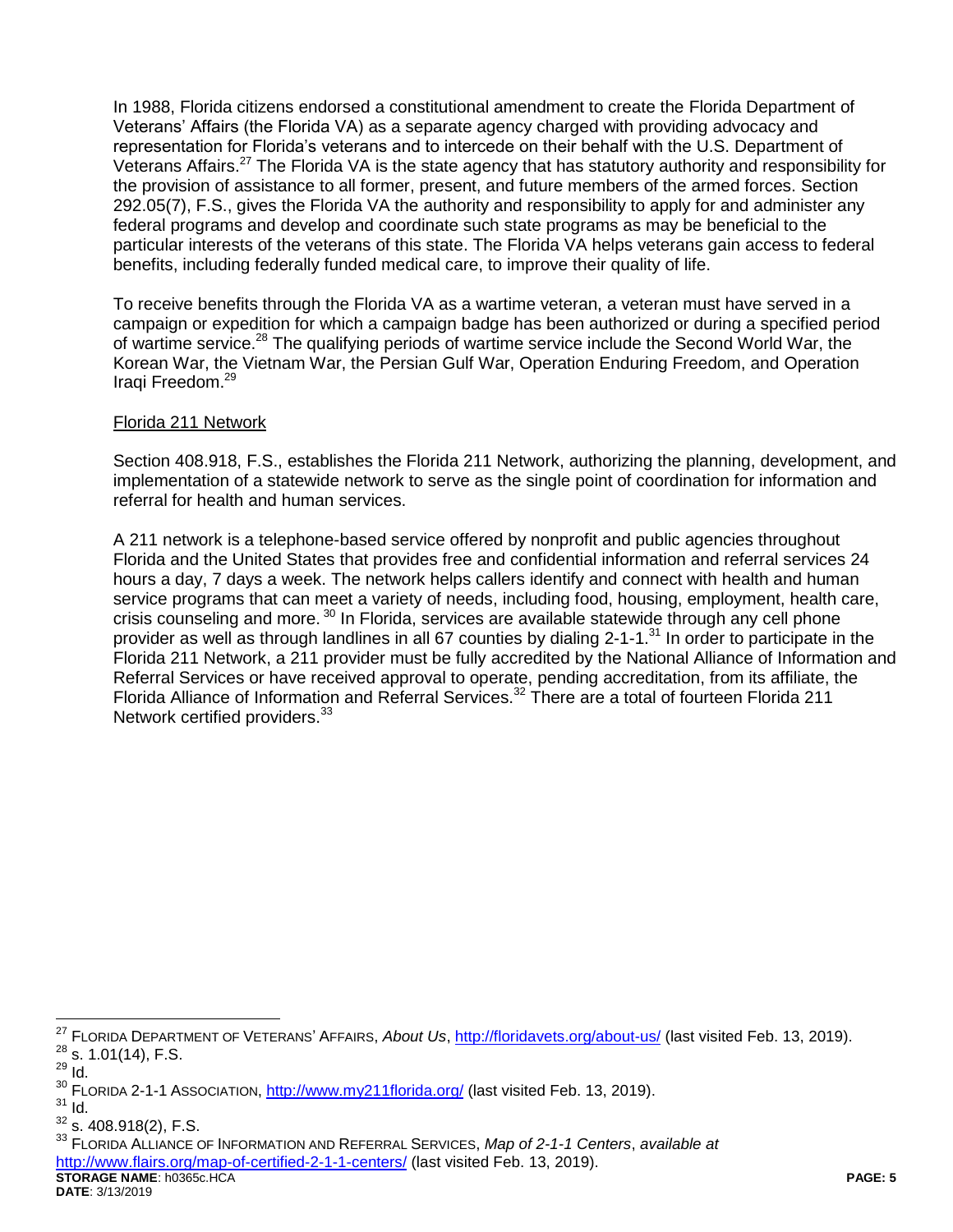# Florida 211 Network Providers<sup>34</sup>

Florida Alliance of Information & Referral Services, Florida 2-1-1 Network Map Name In Red Is The 2-1-1 Provider For That Area - 14 Contact Center Providers (Updated 6/2/17)



#### Florida Department of Children and Families

## *Substance Abuse and Mental Health Program*

The Florida Department of Children and Families (DCF) administers a statewide system of safety-net services for substance abuse and mental health (SAMH) prevention, treatment, and recovery. It serves children and adults who are otherwise unable to obtain these services (such as individuals who are not covered under Medicaid or private insurance and do not have the financial ability to pay for the services themselves). SAMH programs include a range of prevention, acute interventions (such as crisis stabilization or detoxification), residential, transitional housing, outpatient treatment, and recovery support services. Services are provided in accordance with state and federally-established priority populations.<sup>35</sup>

## *Behavioral Health Managing Entities*

In 2001, the Legislature authorized DCF to implement behavioral health managing entities as the management structure for the delivery of local mental health and substance abuse services.<sup>36</sup> This was based upon the Legislature's decision that a management structure which places the responsibility for publicly-financed behavioral health treatment and prevention services within a single private, nonprofit entity at the local level would promote improved access to care; promote service continuity; and provide for more efficient and effective delivery of substance abuse and mental health services. $37$ 

 $\overline{a}$  $34$  Id.

<sup>&</sup>lt;sup>35</sup>These priority populations include, among others, persons diagnosed with co-occurring substance abuse and mental health disorders, persons who are experiencing an acute mental or emotional crisis, children who have or are at risk of having an emotional disturbance and children at risk for initiating drug use.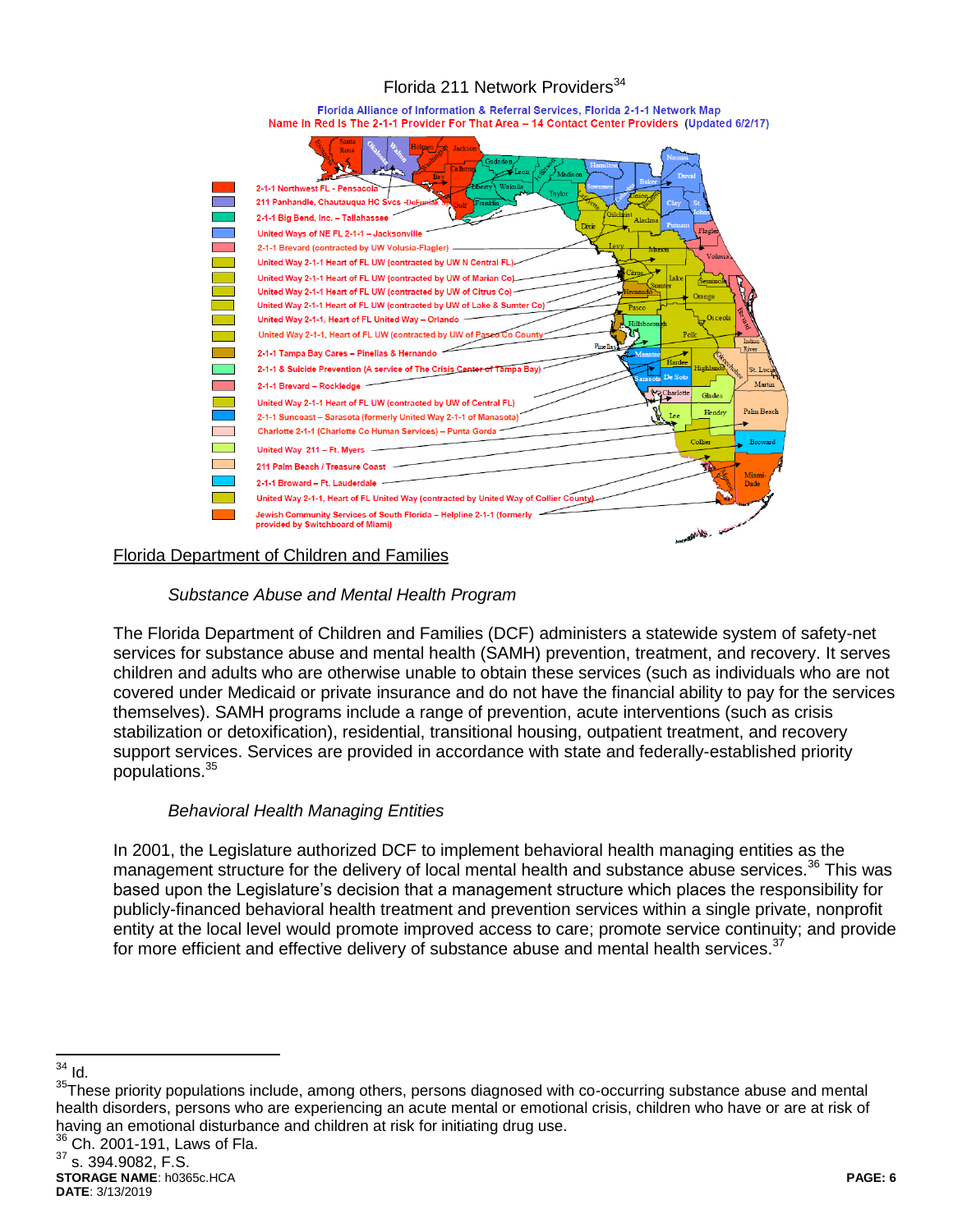

The implementation of the managing entity system initially began on a pilot basis but, in 2008, the Legislature authorized DCF to implement managing entities statewide.<sup>39</sup> Full implementation of the statewide managing entity system occurred in April 2013, with all geographic regions now served by a managing entity.<sup>40</sup> DCF currently contracts with seven managing entities that in turn contract with local service providers for the delivery of mental health and substance abuse providers.<sup>41</sup> Managing entities create and manage provider networks by contracting with service providers for the delivery of substance abuse and mental health services.

# The Florida BrAIve Fund

In 2008, three community foundations in Florida<sup>42</sup> received \$15 million in grant funding to assist Florida military personnel who were serving or had served in Afghanistan and Iraq and their families.<sup>43</sup> The three foundations established a statewide initiative to share information, leverage resources, and strengthen the network of military-serving organizations across the state, the Florida BrAIve Fund.<sup>44</sup>

[https://www.calfund.org/wp-content/uploads/CCF\\_IADIF\\_abridged\\_report.pdf](https://www.calfund.org/wp-content/uploads/CCF_IADIF_abridged_report.pdf) (last visited Feb. 13, 2019).

**STORAGE NAME**: h0365c.HCA **PAGE: 7** Advisom William Community of Children and Families, Agency Analysis of 2018 House Bill 179, p. 2 (Nov. 3, 2017) (On file with Children, Families, and Seniors Subcommittee Staff).

 $\overline{a}$ <sup>38</sup> FLORIDA DEPARTMENT OF CHILDREN AND FAMILIES, *Managing Entities Map*, *available at* <http://www.dcf.state.fl.us/programs/samh/docs/ManagingEntitiesMap.pdf> (last visited Feb. 13, 2019). Chapter 2008-243, Laws of Fla.

<sup>40</sup> FLORIDA DEPARTMENT OF CHILDREN AND FAMILIES, *Managing Entities*, [http://www.myflfamilies.com/service](http://www.myflfamilies.com/service-programs/substance-abuse/managing-entities)[programs/substance-abuse/managing-entities](http://www.myflfamilies.com/service-programs/substance-abuse/managing-entities) (Feb. 13, 2019).

 $41$  Id.

<sup>&</sup>lt;sup>42</sup> The Community Foundation in Jacksonville, Dade Community Foundation, and Gulf Coast Community Foundation of Venice.

<sup>43</sup> Vanessa Williamson*, Supporting Our Troops, Veterans, and Their Families: Lessons Learned and Future Opportunities for Philanthropy*, THE CALIFORNIA COMMUNITY FOUNDATION, November 2009, at 19-20, *available at*,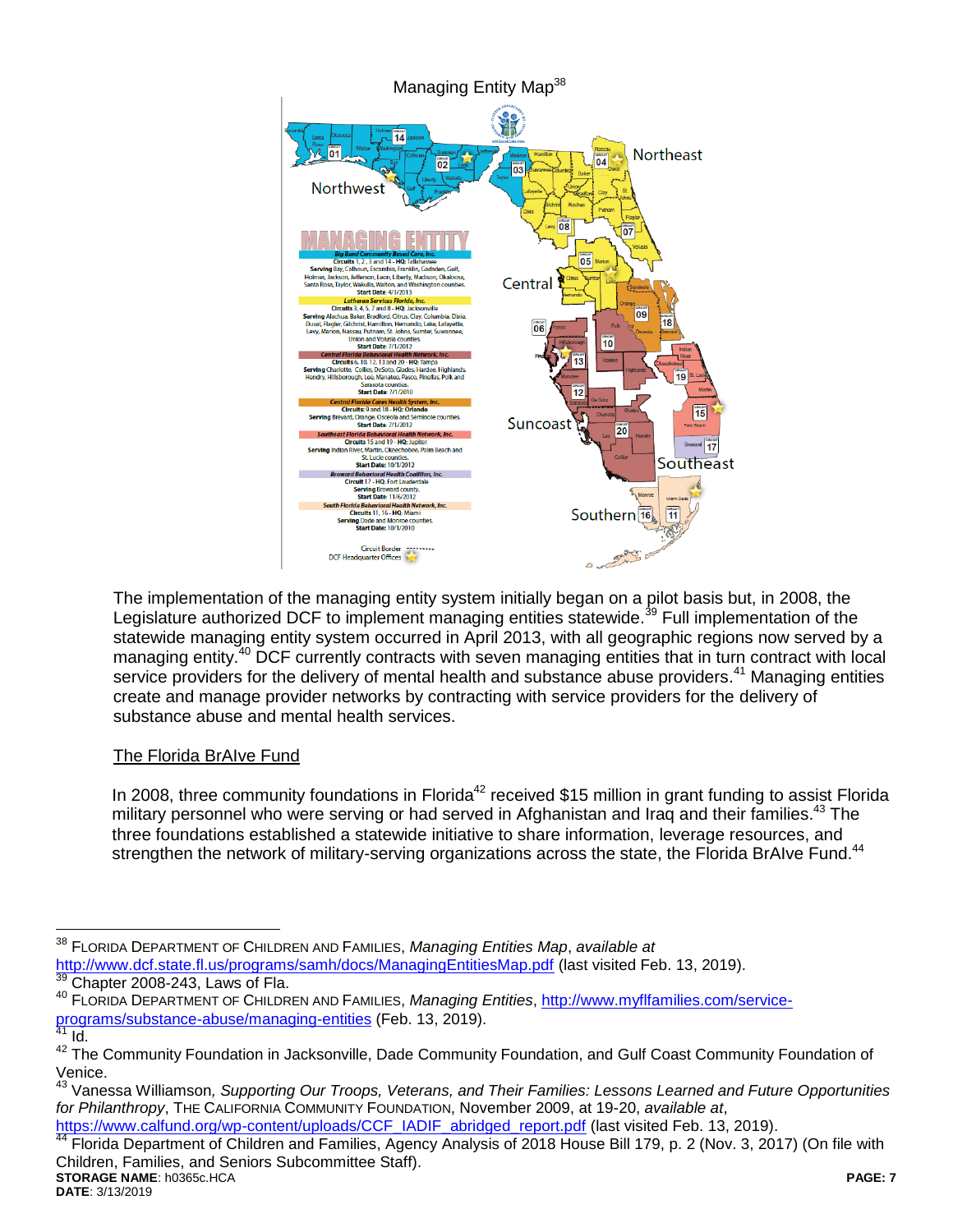The grant funding provided resources to nonprofit organizations throughout the state that supported efforts to help meet the needs of military personnel and their families.<sup>4</sup>

The Florida Alliance for Information and Referral Services (FLAIRS) established the Florida BrAIve Helpline system utilizing a toll-free number (1-877-BrAIve-8) to facilitate the statewide efforts of the BrAIve Fund.<sup>46</sup> Regional 211 call centers operated the Florida BrAIve Helpline to connect callers to live crisis counselors and offer information and provide referral services to military personnel and veterans who served in Iraq and/or Afghanistan and their families.<sup>47</sup>

However, there was not a sustaining source of funding, and in late 2010 the Florida BrAIve Fund effectively ended grant making.<sup>48</sup>

## The Crisis Center of Tampa Bay Pilot Project

The 2014 Florida Legislature appropriated \$150,000 to create a pilot project expanding existing 211 services to veterans in Hillsborough, Pasco, Pinellas, Polk, and Manatee counties.<sup>49</sup> In August 2014, the Crisis Center of Tampa Bay (CCTB), through the pilot project, expanded its services to veterans and launched the Florida Veterans Support Line (1-844-MYFLVET) in November 2014.<sup>50</sup> The expanded service is veteran-specific and peer-based. By calling the Florida Veterans Support Line, veterans in the Tampa Bay region are able to speak with a fellow veteran, called a Peer-to-Peer Coordinator, and offered:

- Comprehensive information and referral to VA-funded services and other community-based services;
- Assistance and support provided by a peer who has experienced the transition from military back to civilian life; and
- Care coordination services, including system navigation, advocacy, and ongoing support.<sup>51</sup>

Veterans receiving care coordination get ongoing suicide assessment, continuous safety planning, and support for an extended period of time. The CCTB pilot project aims to ensure veterans are not only receiving information on available services but are also enrolled, accepted, and attending VA-funded and other community-based services.<sup>52</sup>

 $\overline{a}$ 

**STORAGE NAME**: h0365c.HCA **PAGE: 8** <sup>52</sup> Email from Travis Mitchell, Crisis Center of Tampa Bay, RE: 211 – HB 1193 (March 20, 2015) (email on file with Children, Families and Seniors Subcommittee staff).

<sup>45</sup> "*Foundation Receives \$5 Million Grant to Aid Military Deployed in Afghanistan and Iraq,*" The Community Foundation in Jacksonville, Holiday 2008, *available at*, [https://www.jaxcf.org/n/newsletters/tcf\\_holiday08\\_nl.pdf](https://www.jaxcf.org/n/newsletters/tcf_holiday08_nl.pdf) (last visited Feb. 13, 2019).

<sup>46</sup> *Supra*, note 41.

<sup>&</sup>lt;sup>47</sup> Nonprofit News, THE JAX DAILY RECORD, Aug. 8, 2009. [https://www.jaxdailyrecord.com/showstory.php?Story\\_id=528798](https://www.jaxdailyrecord.com/showstory.php?Story_id=528798) (last visited Feb. 13, 2019).

<sup>48</sup> *Final Report: Learning, Strategizing and Creating Lasting Change for North Florida's Military Community*, The Florida BrAIve Fund, Summer 2010. [https://www.jaxcf.org/file/2013-files/learn/publications/BrAIve\\_Fund\\_Final\\_Report.pdf](https://www.jaxcf.org/file/2013-files/learn/publications/BrAIve_Fund_Final_Report.pdf) (last visited Feb. 13, 2019).

<sup>&</sup>lt;sup>49</sup> Specific appropriation 595 of HB 5001, 2014-2015 General Appropriations Act.

<sup>50</sup> *Florida Veterans Support Line*, HELP. HOPE. HEALING., CRISIS CENTER OF TAMPA BAY BLOG, (November 10, 2014) <https://www.crisiscenter.com/florida-veterans-support-line/> (last visited Feb.14, 2019).

<sup>51</sup> CRISIS CENTER OF TAMPA BAY, *Florida Veterans Support Line*, [https://www.crisiscenter.com/what-we-do/2-1-1-contact](https://www.crisiscenter.com/what-we-do/2-1-1-contact-center/florida-veterans-support-line/)[center/florida-veterans-support-line/](https://www.crisiscenter.com/what-we-do/2-1-1-contact-center/florida-veterans-support-line/) (last visited Feb. 13, 2019).<br><sup>52</sup> Email from Travia Mitchell C. (2019).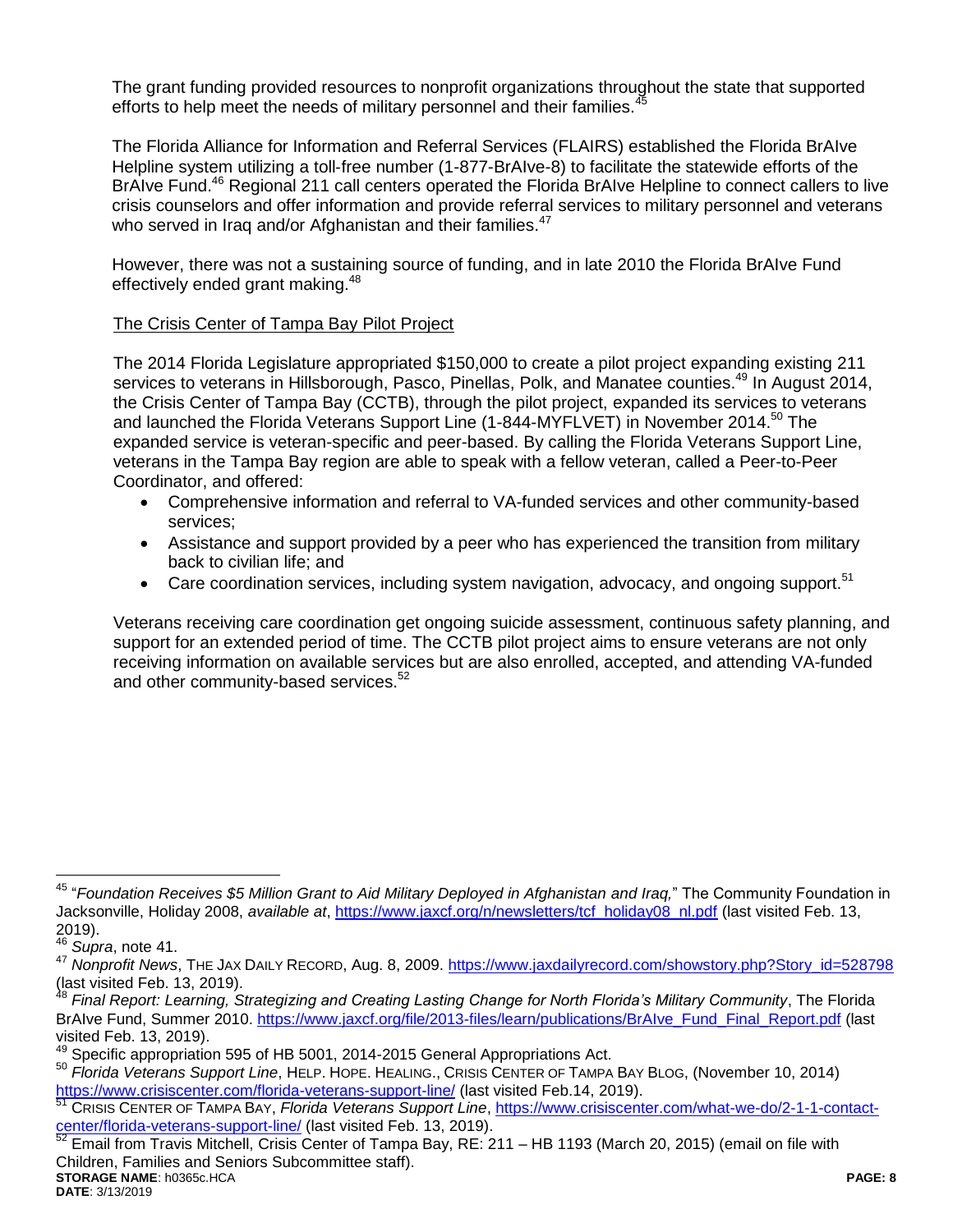During fiscal year 2015, the CCTB pilot project handled 1,135 total calls; of those, 925 calls were referred to care coordination services.<sup>53</sup> The breakdown of total calls received during that period was:

| <b>Call Origin:</b>                                                                                                                                  | <b>Contact</b><br>Made By:                                                                                                                    | Veteran<br><b>Status:</b>                                                                                                                                                             | <b>Current Use of</b><br><b>VA Services:</b>                                                                                    | <b>Presenting Need:</b>                                                                                                                                                                                                                                           | <b>Type of Service</b><br><b>Referred:</b>                                                                                                                                                                                      |
|------------------------------------------------------------------------------------------------------------------------------------------------------|-----------------------------------------------------------------------------------------------------------------------------------------------|---------------------------------------------------------------------------------------------------------------------------------------------------------------------------------------|---------------------------------------------------------------------------------------------------------------------------------|-------------------------------------------------------------------------------------------------------------------------------------------------------------------------------------------------------------------------------------------------------------------|---------------------------------------------------------------------------------------------------------------------------------------------------------------------------------------------------------------------------------|
| • Transfer from<br>other 211 Line:<br>853 (75.2%)<br>$\bullet$ Florida<br>Veterans<br>Support Line:<br>257 (22.6%)<br>• Walk-In/ Event:<br>25 (2.2%) | Self: 926<br>(81.6%)<br>$\bullet$ Friend/<br>Relative: 168<br>$(14.8\%)$<br>• Organization:<br>$38(3.3\%)$<br>$\bullet$ Other: 3<br>$(0.3\%)$ | $\bullet$ Veteran: 973<br>(85.7%)<br>• Retired: $47$<br>$(4.1\%)$<br>• Former Military<br>(<180 Days):<br>20 (1.8%)<br>• Active Duty: 20<br>$(1.8\%)$<br>• Reserve: $16$<br>$(1.4\%)$ | $\bullet$ Yes: 530<br>(46.7%)<br>• No: $316$<br>(27.8%)<br>$\bullet$ Unknown: 273<br>$(24.1\%)$<br>• Refused: $16$<br>$(1.4\%)$ | • Financial Assistance: 292<br>(25.7%)<br>• Substance Abuse<br>Counseling: 221 (19.5%)<br>• Shelter: 131 (11.5%)<br>• Legal Services: 97 (8.5%)<br>• Mental Health Counseling:<br>79 (7%)<br>• Emotional Support: 66<br>$(5.8\%)$<br>• Suicide Related: 63 (5.6%) | • Care Coordination<br>Services: 626 (55.2%)<br>• Other Community<br>Resources: 590 (52%)<br>• VA Services: 294<br>$(25.9\%)$<br>• Community Mental<br>Health Services: 270<br>$(23.8\%)$<br>• No referral made: 210<br>(18.5%) |

During fiscal years 2016 and 2017, the CCTB pilot program handled 7,343 calls; the breakdown of total calls received during that period was:<sup>54</sup>

| Age                                                                                                                                                              | <b>Gender</b>                                                      | <b>Branch</b>                                                                                          | <b>Relationship to</b><br><b>Service Member:</b>                                    | <b>Veteran Status:</b>                                                                                                                                                        | <b>Current Use of</b><br><b>VA Services:</b>            | <b>Greatest Needs:</b>                                                                                   |
|------------------------------------------------------------------------------------------------------------------------------------------------------------------|--------------------------------------------------------------------|--------------------------------------------------------------------------------------------------------|-------------------------------------------------------------------------------------|-------------------------------------------------------------------------------------------------------------------------------------------------------------------------------|---------------------------------------------------------|----------------------------------------------------------------------------------------------------------|
| l• 25 and Under:<br>6%<br>$\bullet$ 26-35:16%<br>$\bullet$ 36-45:14%<br>$\bullet$ 46-55: 22%<br>$\bullet$ 56-65: 20%<br>$\bullet$ Over 65: 15%<br>I• Refused: 8% | Female:<br>$\bullet$<br>32%<br>Male:<br>67%<br>• Refused:<br>$1\%$ | • Air Force:<br>12%<br>Army: 45%<br>Coast Guard:<br>$1\%$<br>Marines: 10%<br>Navy: 17%<br>Refused: 15% | $\bullet$ Self: 68%<br>• Spouse: $13\%$<br>• Child/Dependent:<br>7%<br>Relative: 7% | • Veteran: $70\%$<br>• Retired: $9\%$<br>• Former Military<br>$(<180$ Days): $6\%$<br>• Active Duty: 3%<br>• Reserve: $2\%$<br>• National Guard:<br>$1\%$<br>• Refused: $8\%$ | $\bullet$ Yes: 44%<br>• No: $36\%$<br>• Refused: $20\%$ | • Behavioral Health:<br>59% (Suicide:<br>35%<br>$\bullet$ Financial<br>Assistance: 40%<br>Employment: 1% |

Expansion of the Florida Veterans Support Line

In 2017, the Florida VA provided the CCTB with one-time funding of \$400,000 for a statewide expansion of the Florida Veterans Support Line. The CCTB used this funding to train 211 providers and to implement a marketing campaign to raise awareness for the support line.<sup>55</sup> This funding was not used to expand the Peer-to-Peer Coordination component from the pilot project.<sup>56</sup>

In 2018, the VA provided partial funding for a statewide expansion of the Peer-to-Peer Coordination component<sup>57</sup> of \$1,000,000 for September 2018 through September 2019.<sup>58</sup> This funding has a multiyear option at about \$1,000,000 per year for an additional three years until September 2022.<sup>59</sup> Additionally, DCF is providing \$538,000 for operations from February 1, 2019 through June 30, 2019. This funding has a second-year option of  $$1,000,000$  for July 1, 2019, through June 30, 2020.<sup>60</sup>

 $\overline{a}$ 

<sup>53</sup> Carla A. Reynolds, *Florida Veterans Support Line 1-844-MYFLVET: Fiscal Year 2015 Report*, CRISIS CENTER OF TAMPA BAY (report on file with Children, Families and Seniors Subcommittee staff).

<sup>54</sup> 1*-844-MYFLVET: Demographic Data FY 2016 and FY 2017,* CRISIS CENTER OF TAMPA BAY (data on file with Children, Families and Seniors Subcommittee staff).

<sup>55</sup> *Overview of the 1-844-MYFLVET Support Line,* CRISIS CENTER OF TAMPA BAY (data on file with Children, Families and Senior Subcommittee staff).

<sup>56</sup> Id.

<sup>57</sup> Id.

<sup>58</sup> Email from Sunny Hall, Vice President of Client Services, Crisis Center of Tampa Bay, RE: Veterans Initiative Information (Feb. 14, 2019).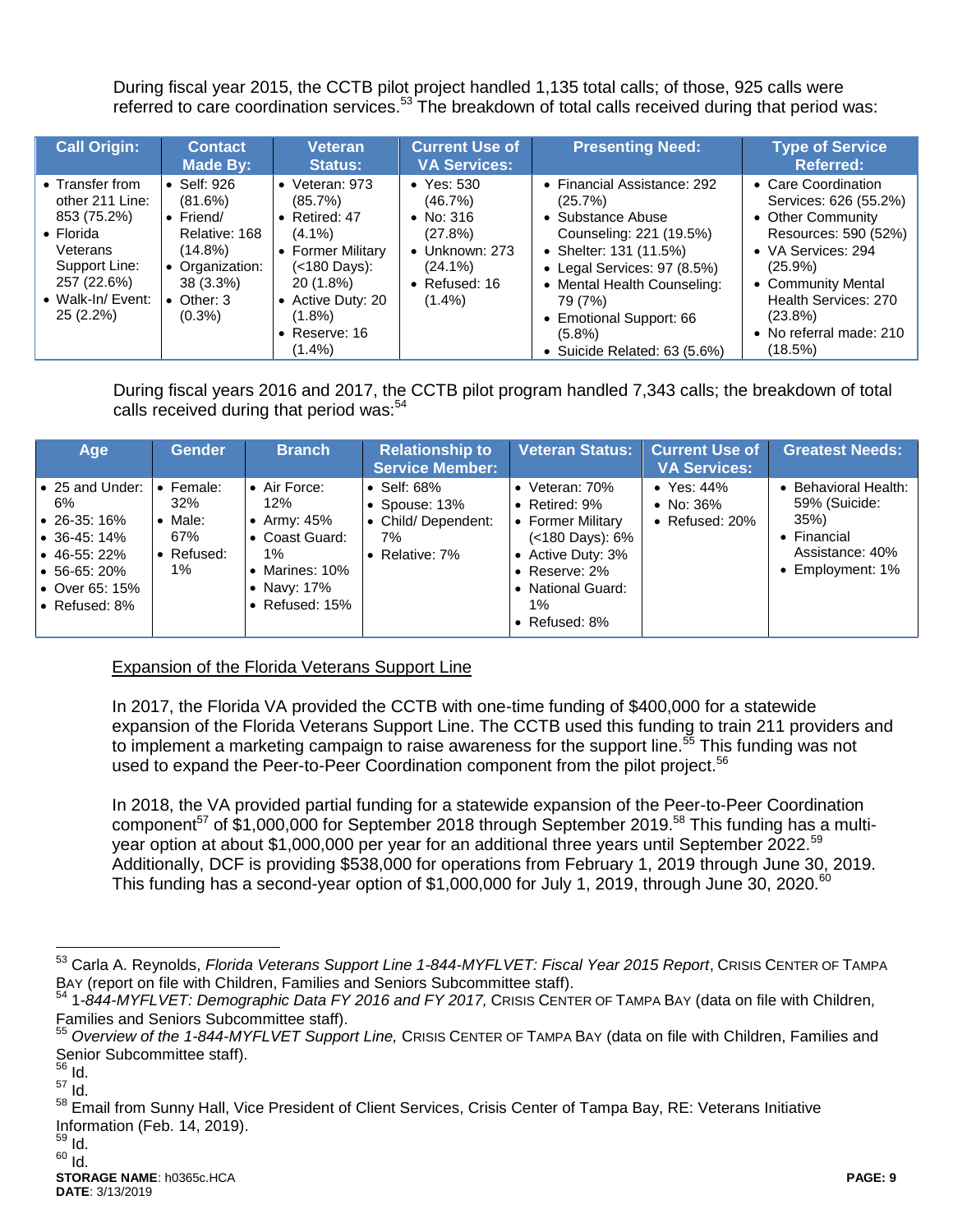# **Effect of Proposed Changes**

HB 365 allows DCF, in consultation with FLAIRS, to create the Florida Veterans' Care Coordination Program. If the program is established, DCF may contract with the managing entities, who may then elect to provide services through Florida 211 Network providers.

The program will provide veterans and their families dedicated behavioral healthcare referral services, specifically mental health and substance abuse services, through the existing 211 infrastructure, should a managing entity elect to utilize a Florida 211 Network participant. DCF may model the program after the pilot project conducted in 2014 by the CCTB and the Florida VA. Its goals would be to:

- Prevent suicides by veterans;
- Increase the use of VA services by veterans in Florida; and
- Increase the number of veterans who make use of other available community-based services.

Program services must be made available statewide by program teams operated by the Florida 211 Network participants, as authorized by s. 408.918, F.S. The program teams may provide referral services to veterans and their families and may expand the existing Florida 211 Network to include the optimal range of veterans' service organization and programs.

The bill provides that the program may offer:

- Telephonic peer support;
- Crisis intervention:
- Communication of information and referral resources;
- Treatment coordination, including follow-up care;
- Suicide assessment;
- Promotion of safety and wellness of veterans and their families, including continuous safety planning and support;
- Resource coordination, including data analysis, to ensure acceptance, enrollment, and attendance by veterans and their families in VA programs and services and community-based programs and services; and
- Immediate needs assessments, including safety planning.

Additionally, the program teams may:

- Track the number of requests from callers who are veterans or family members of veterans;
- Follow-up with callers to determine whether they have acted on referrals or received the needed assistance, or if additional referrals or advocacy are needed;
- Develop and implement communication strategies (media promotions, public service announcements, print and internet stories, community presentations) to inform veterans and their families about available programs and services; and
- Document all calls and capture all necessary data to improve outreach to veterans and their families.

If DCF establishes the program, the bill requires DCF to report on the program's implementation to the Governor, President of the Senate, and Speaker of the House of Representatives by December 15, 2020, using data provided to DCF by the Florida 211 Network participants. The contents of the report must include, but are not limited to:

- The number of calls received:
- Demographic information of callers;
- The nature of the call:
- The outcome of the call: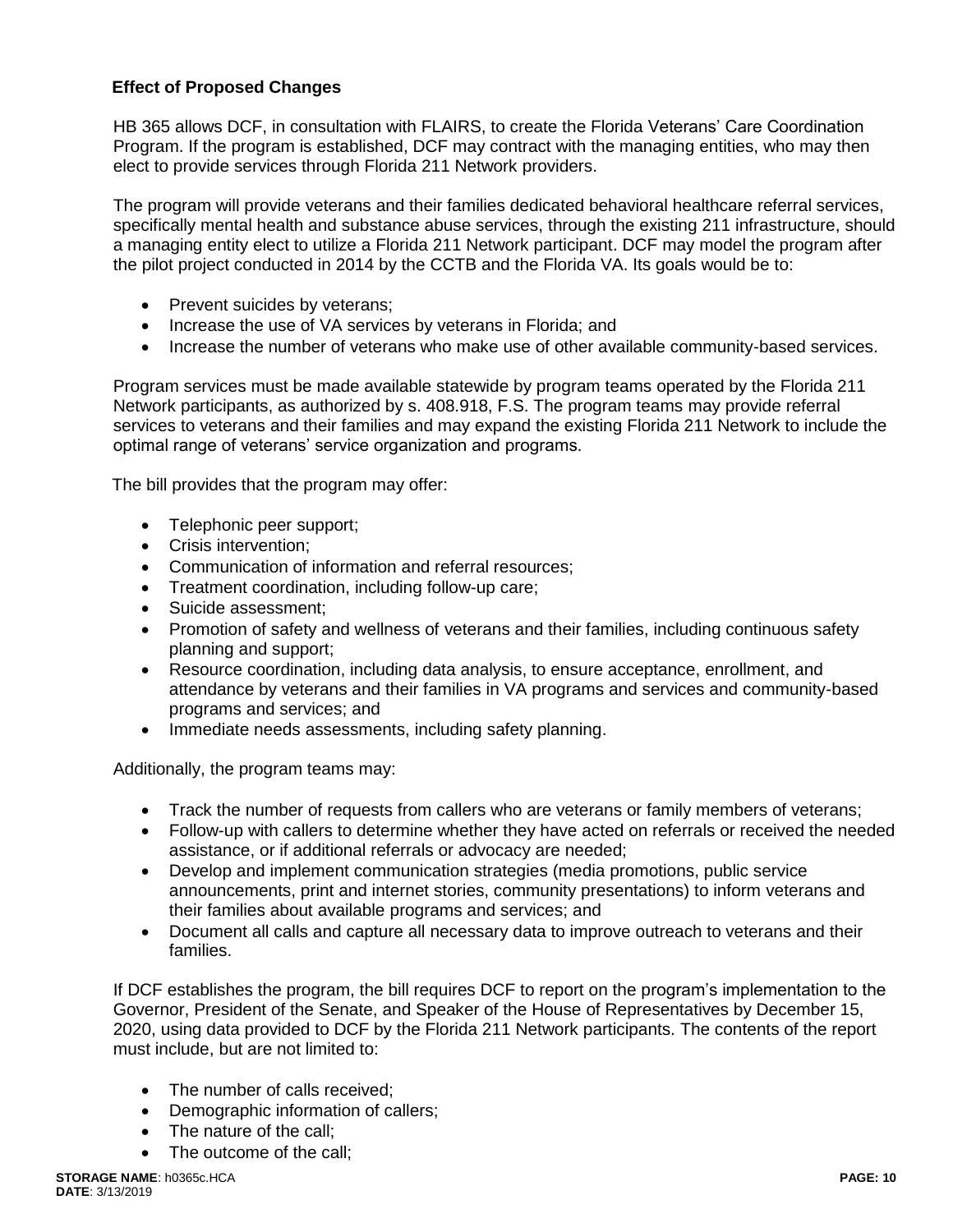- Services received as a result of the call;
- Follow-up by the program team;
- The impact of the program on veterans' quality of life; and
- Caller satisfaction with the program.

#### B. SECTION DIRECTORY:

**Section 1:** Creates s. 394.9087, F.S., relating to the Florida Veterans' Care Coordination Program. **Section 2:** Provides an effective date.

### **II. FISCAL ANALYSIS & ECONOMIC IMPACT STATEMENT**

- A. FISCAL IMPACT ON STATE GOVERNMENT:
	- 1. Revenues:

None.

2. Expenditures:

None.

- B. FISCAL IMPACT ON LOCAL GOVERNMENTS:
	- 1. Revenues:

None.

2. Expenditures:

None.

C. DIRECT ECONOMIC IMPACT ON PRIVATE SECTOR:

DCF may contract with the managing entities to enter into agreements with Florida 211 Network participants to provide program services. The bill provides that a Florida 211 Network participant may provide services in more than one managing entity's geographic area under a single contract.

D. FISCAL COMMENTS:

None.